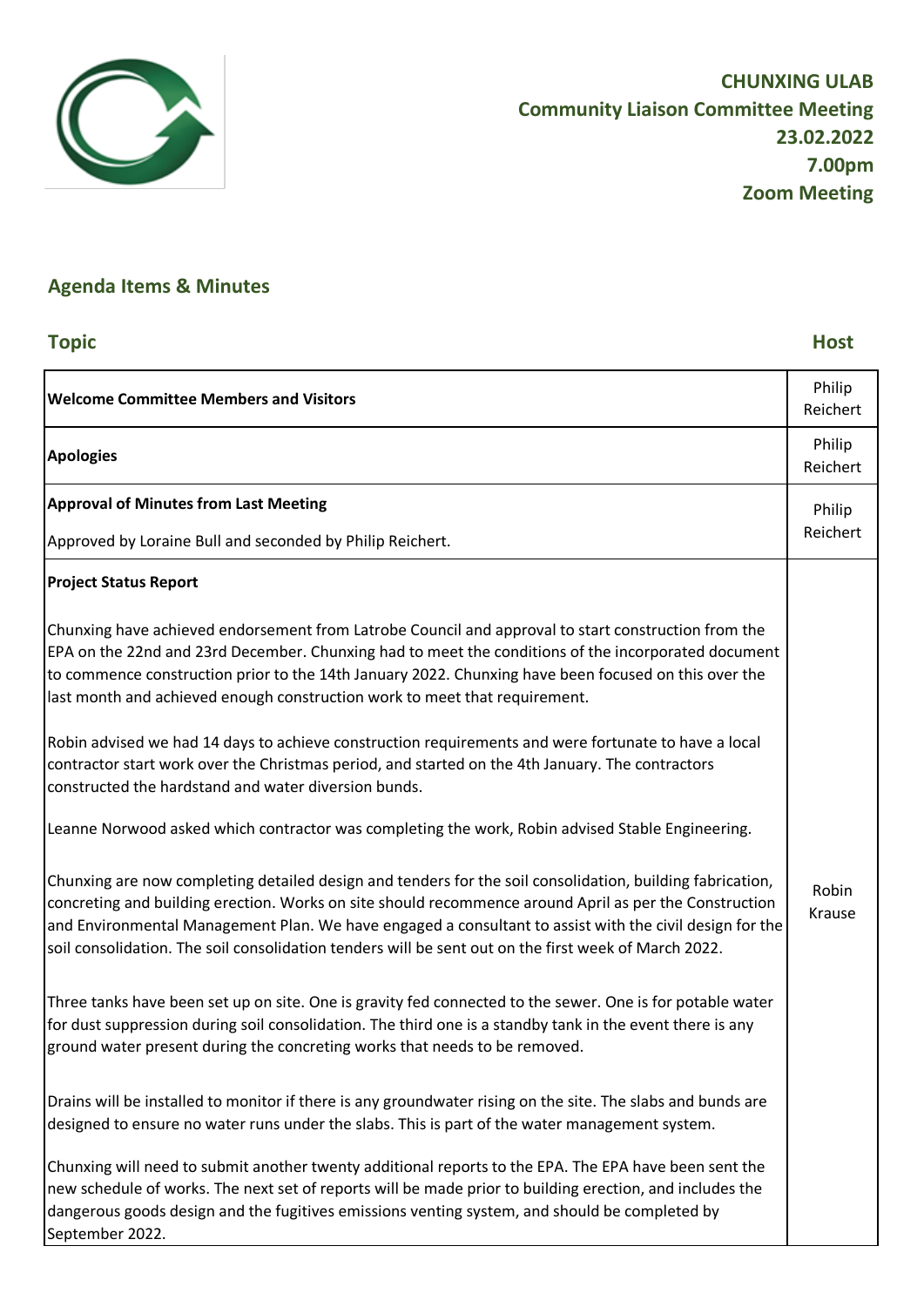The next section will occur prior to commissioning the plant, including final plant design, pollution control, hazardous operations, safety management, and fire services, and will be submitted prior to September 2023. Chunxing is planning commissioning of the plant in January 2024.

Lorraine asked if any contracts were in place yet. Robin advised we were still in the tendering process. The soil consolidation tender would be issued in the next two weeks, with an expected start date in April 2022.

Philip Reichert asked if there was any update with the air monitoring towers. Robin advised a local land owner near the Hazelwood North Primary School has agreed to placement of an air monitoring tower on their property. However this position is East of the school, and negotiations are continuing with a landowner to the west of the school to ensure it is in line with the facility. The monitoring tower will be erected prior to concreting works beginning on site. Tentative tenders have been placed with the supplier of the air monitoring equipment.

Mark Richards asked if Latrobe Magnesium had corrected their surface water flowing onto the Chunxing site. Robin advised that was completed, and that we also have ground water diversion bunds. Robin advised we would not be getting any contaminants from the Latrobe Magnesium site.

Mark asked when the wheel wash and shaker grid were due to be installed. Robin advised when we started soil consolidation in April. The shaker grids have been manufactured, Chunxing are pricing a fiberglass shell, and the pumping arrangements are being reviewed. Two pumps and a kilometre of piping will be installed to connect the three tanks, and control movement of water on site.

Mark asked when the committee could visit site. Robin advised we would organise a site tour prior to the next CLC meeting.

Robin advised initial excavations have shown that the soil compacts and water runs off well, and surface water should drain as expected into the stormwater pond.

Leanne asked when the committee and community would be able to access the recent soil testing report. Robin advised Chunxing had received approval on the 22.02.2022. and when it was posted onto the EPA website we would release it, possibly in the next week.

Bronwyn Woodward asked where the site air monitor would be placed. Bronwyn advised that the wind was generally westerly (easterly winds) and the site currently chosen would miss most of any potential emissions. Robin advised it was in direct line with the Hazelwood North Primary School. Robin advised Chunxing would assess the placement of the monitors. Bronwyn said the school was not the only issue, but the entire community should be a concern.

Stacey Clark advised the EPA didn't publish reports, they only acknowledge the approvals. Robin advised the report could be published on the Chunxing website.

Philip asked if a final decision on placement of the air monitoring could be considered over the next few months prior to construction as a lot of time has already been spent discussing their placement. Robin advised he expected this would be the case.

Mark asked for details on the placement of the monitors. Robin advised we would have one close to the school and one on site.

Bronwyn advised she had consulted outside of Chunxing regarding the entire Industrial Zone 2 area monitoring of dust/emissions, and was interested that the Chunxing air monitor be placed in the most advantageous position.

Robin Krause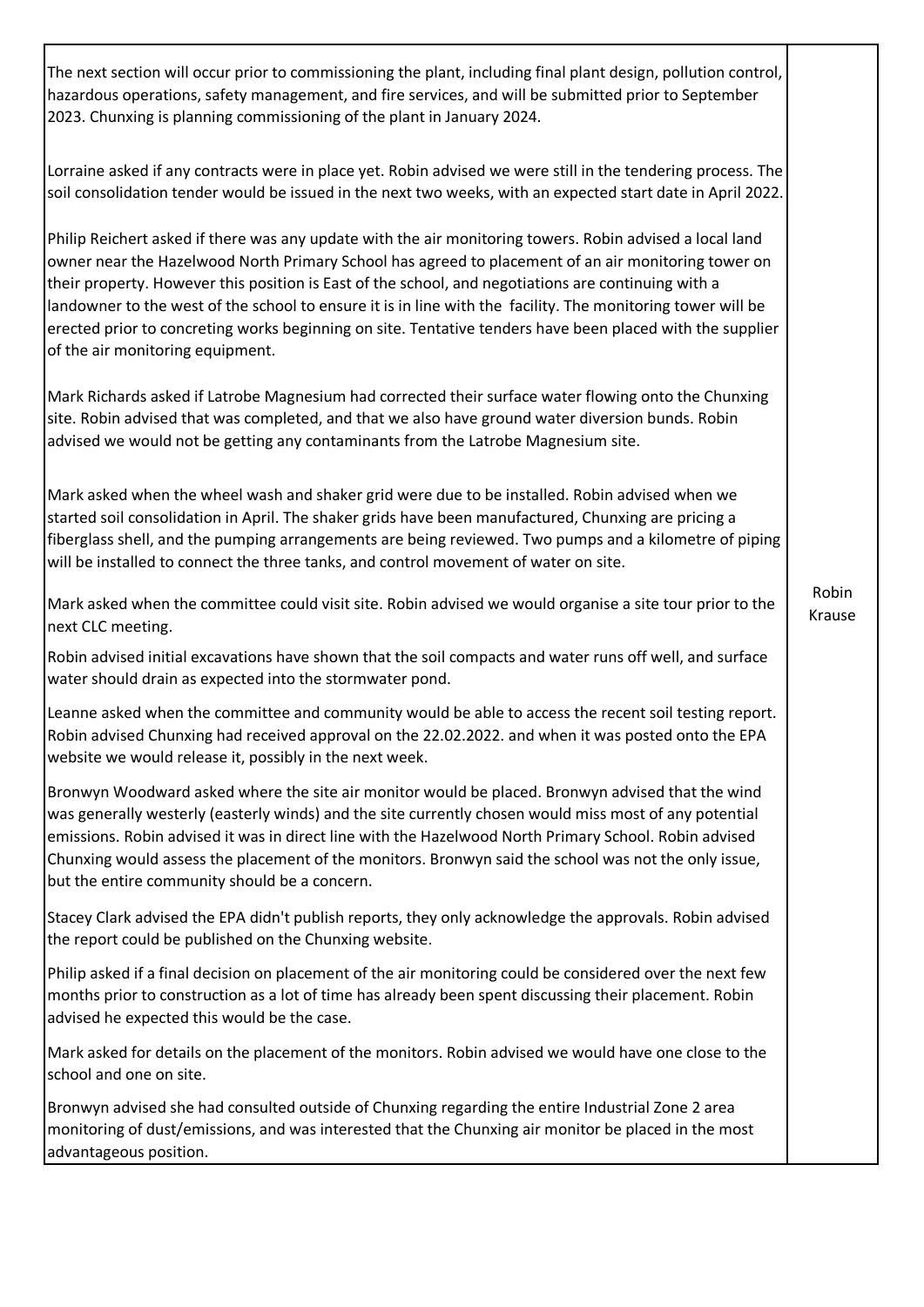Lorraine commented that the main concern of the community regarding the emissions was the continuous exposure of the children at the school, for example compared to the population of the hospital which was transient. Lorraine has seen wind studies completed, but was unsure if they had been completed for ULAB. Robin advised there are 13 monitors throughout the Latrobe Valley installed by Attentis, and that monitoring results are available on their website. Stacey advised Australian Paper (Waste to Energy Project) did a large study on wind direction and impact to sensitive areas in the Latrobe Valley. Robin advised that monitoring between the Chunxing site and the school will provide an understanding of where other contaminants are coming from. Chunxing are also installing wind direction monitors. Robin also advised we are continuing to negotiate with landowners close to the school to achieve the community expectation of having an air monitor in line with the school. Leanne concurred with Bronwyn that the entire community, not just the school, would be interested in what other emissions would be deposited in the area. Robin suggested we look at the other monitoring stations already established in the Latrobe Valley for information. Leanne advised they don't measure lead. Robin advised Chunxing would be monitoring dust content and conducting laboratory analysis for lead once a month. Continuous online monitoring of gas would be conducted. Mark posted the following links regarding air monitoring, http://lvamninc.com.au/ & https://www.epa.vic.gov.au/for-community/airwatch?siteld=70584bae-a7e7-4ae9-adf5-1e8e92b15386 . Mark believed the general consensus was that the expectation from the community was that the sensors should be placed near the school. Stacey suggested that licencing conditions Chunxing would be likely to expect were on stack monitoring. EPA would not necessarily be interested in monitoring at the school. If there were unexplained exceedance of dust quality at the school the EPA would be looking at the data from the Chunxing onsite monitoring. If there were no breaches at Chunxing, the EPA would be investigating other potential sources of contamination. Mark advised the EPA conducted regular testing while Hazelwood Mine was operational. Mark advised Chunxing are now providing a greater level of monitoring than had been conducted in the area in the past. Robin advised Chunxing was very grateful to the Latrobe City Council and the EPA in assisting in getting through to the construction phase of the project, within a limited timeframe. It has also allowed Chunxing to complete the detailed design work, and looks promising in meeting the commissioning date in January 2024. Robin Krause